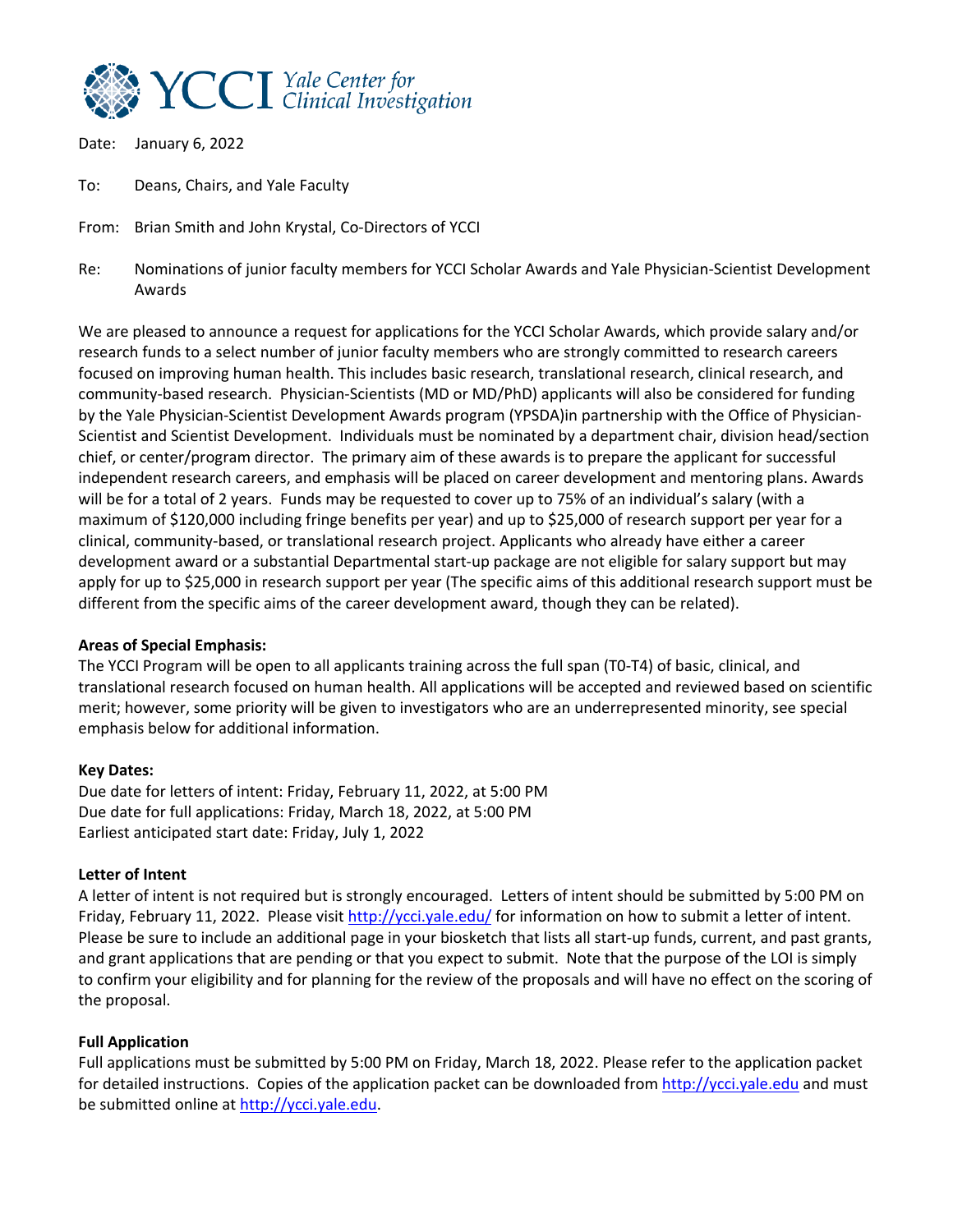## **Special emphasis: Promotion of Diversity in Translational Research**

YCCI is committed to attracting outstanding junior faculty members who are members of populations that are under-represented in the biomedical research workforce and who want to pursue careers in any type of translational research. Such applicants will be a member of a population identified by NIH as under-represented in the U.S. biomedical, clinical, behavioral, and social sciences research enterprise (see NIH NOT-OD-18-210). Awardees will receive training in the use of state-of-the-art research tools; training to enhance their abilities to work collaboratively in complex multidisciplinary research teams; and outstanding mentoring (including concordant mentoring) by experienced and diverse faculty that will support the junior faculty member's long-term professional development, including connecting diverse individuals to support networks. We will also provide access to resources for retention and the elimination of barriers to career transition.

### **Requirements:**

- Applicants must have a full-time Yale faculty appointment at the level of Assistant Professor, Instructor, or Associate Research Scientist at the time of the award and the appointment must not be contingent upon receipt of this award. Faculty who do not have an appointment as Assistant Professor must have a section of their Department Chair's letter that describes the Department's long-term commitment to the applicant and the applicant's trajectory for promotion while at Yale. The trajectory for promotion must not be contingent upon receipt of this award.
- The applicant must have been **a faculty member for less than 5 years by the earliest anticipated start date, Friday, July 1, 2022.** This 5-year period is cumulative and includes all appointments as an assistant professor, associate research scientist, lecturer, or instructor at any institution (any part-time appointments and leaves of absence should be described and will be considered in calculating the total time at a faculty rank).
- Applicants cannot have previously received a YCCI Scholar Award.
- Applicants must have a clearly documented career path to becoming an independent investigator.
- Applicants cannot have been a principal investigator on any research grant that provides \$100,000 or more in direct costs per year except for non-NIH career development awards and NIH R03 grants. PI's of K99/R00 grants may not apply for research funds if the R00 portion starts before, July 1, 2023.
- Foreign subcontracts are not allowable under this mechanism, and research at foreign sites will require approval by NCATS prior to an award.
- Department Chairs/Section Chiefs should provide evidence of a strong commitment to these applicants in their support letters
- The NIH stipulates **at the time of appointment** to a YCCI Scholar Award, scholars cannot have a pending application for any other PHS mentored career development award (e.g., K07, K08, K22, K23). Thus, while both an individual PHS mentored career development award and the YCCI Scholar Award can be *pending* at the same time, the PHS mentored career development award will need to be withdrawn before appointment to a YCCI Scholar Award.

### **Salary support:**

- In general, applicants may request as much as 75% salary support up to a maximum of \$120,000 (including fringe benefits) per year.
- Applicants with a K or another career development award or who have substantial departmental start-up funds are typically not eligible for salary support from a YCCI Scholar Award; cost-sharing with the Department may be required if salary support is awarded.
- Recipients of this award may receive compensation on Federal awards as the Program Director/Principal Investigator or in another role (e.g., co-Investigator), as long the specific aims of the other supporting grant(s) differ from those of your YCCI Scholar award.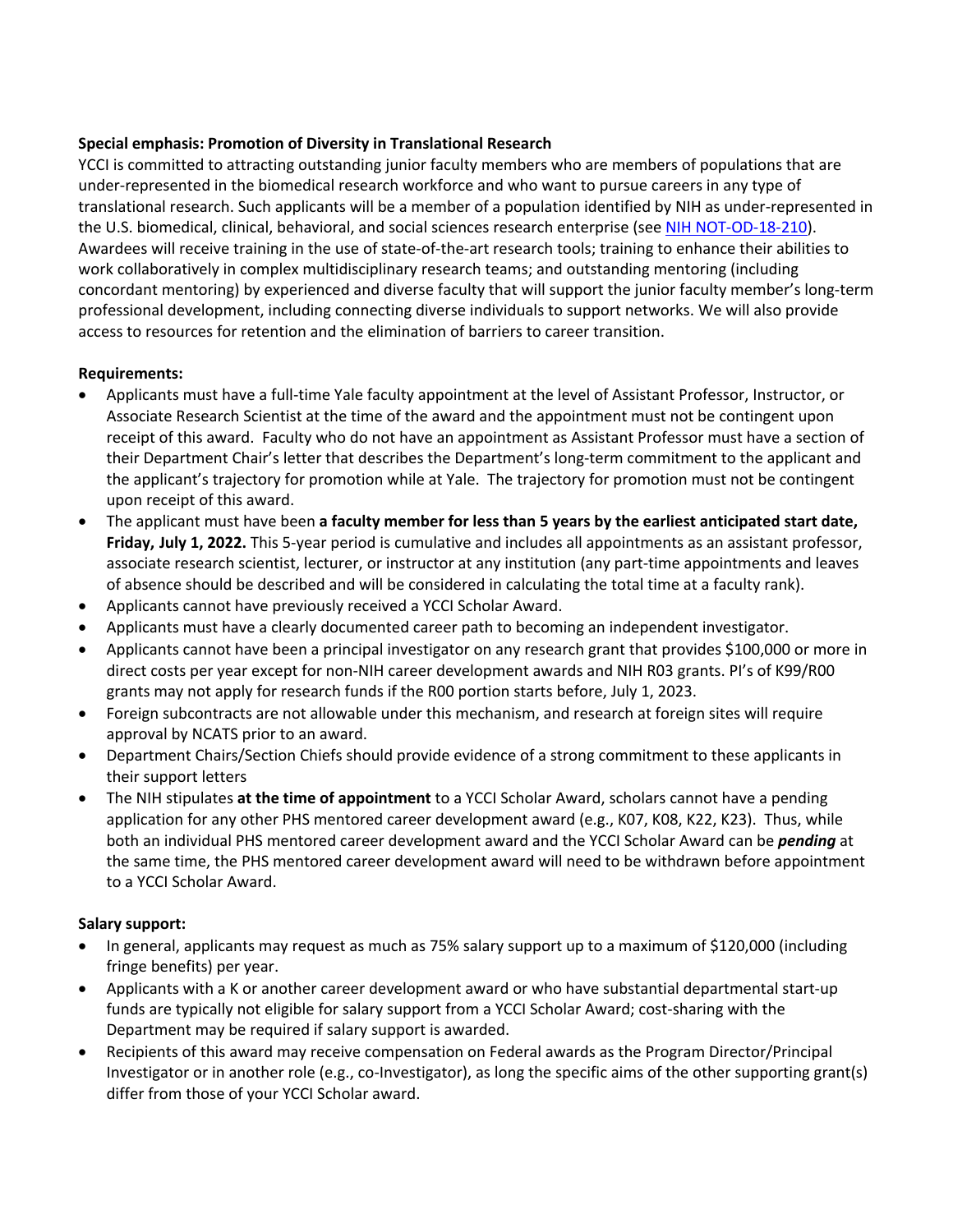- Departments will need to provide 50% cost-share for applicants who are not U.S. citizens or non-citizen nationals, or who have not lawfully been admitted to the U.S. for permanent residence at the time an award is made.
- Applicants who have already received an Individual K award are not eligible to receive salary support
- Awardees who have previously been supported on a KL2/ K12 award are not eligible to receive salary support
- Applicants must commit 75% professional effort to their research and training regardless of the amount of salary support that they receive. Exceptions to this requirement are made for surgeons who can justify the need for extra time to maintain their surgical skills; surgeons must commit at least 50% professional effort to their research and training.

### **Research support**

- Applicants may request up to \$25,000 of research support per year.
- Applicants with career development awards at the time of application are not eligible for salary support, but they may request up to \$25,000 in research support per year. If so, they must devote 75% professional effort to research and training and the project must be distinct from (although possibly related to) the one supported by the career development award. Exceptions to this requirement are made for surgeons who can justify the need for extra time to maintain their surgical skills; surgeons must commit at least 50% professional effort to their research and training.
- Applicants who are requesting only research support must have career awards that will remain active during the full two years of their YCCI Scholar award. PI's of K99/R00 grants may not apply for research funds if the R00 portion starts before, July 1, 2023.
- Cost-sharing will generally be expected for recipients with start-up packages.

# **Additional Terms of the Award:**

- After an applicant is appointed as a YCCI Scholar, he/she may apply for an individual K award. If such an application is successful, he/she will generally be required to give up YCCI salary support, thereby opening the slot for another appropriate candidate. In rare instances, it may be possible to keep the YCCI research support, provided that funds are available, and the project is distinct from that supported by the individual K award. The individual's term as a YCCI scholar will continue until the end of the original term and the individual is expected to continue to participate in YCCI Scholar activities
- Recipients must be prepared to start the award on time, which means that all required approvals (IRB, IACUC, etc.) must be obtained by the earliest anticipated start date. Projects that involve human subjects research or live vertebrate animals will also need to be approved by the NIH before we can release funds for the research component of the proposal.
- The second year of a YCCI Scholar award is contingent upon satisfactory progress during the first year.
- Recipients will be required to complete training in the responsible conduct of research or to show documentation of completion of such training.
- Funds remaining at the end of the award year (for either research or salary support) CANNOT be rolled over to the following year per NIH rules.

### **Institutional Cost Sharing:**

Cost-sharing will be requested from departments, sections, or programs with available funds. While not always required, cost-sharing may result in an overall increase in the number of funded scholars.

Departments may supplement YCCI Scholar's salary up to a level that is consistent with the institution's salary scale. For effort directly committed to the YCCI Scholar award, salary supplementation is allowable, but must be from non-Federal sources (including institutional sources). Non-Federal or institutional supplementation of salary